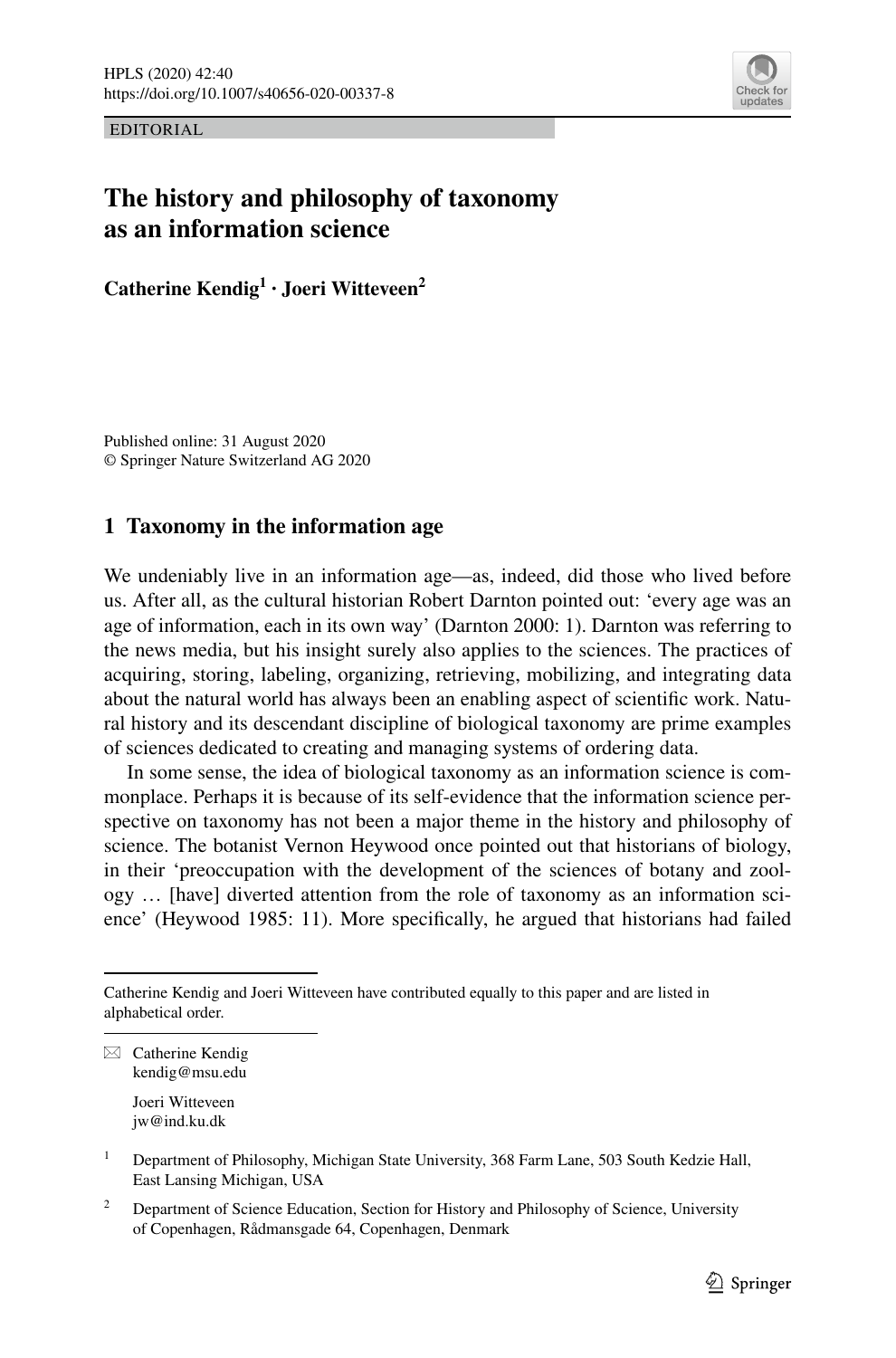to appreciate how principles and practices that can be traced to Linnaeus constituted 'a change in the nature of taxonomy from a local or limited folk communication system and later a codifed folk taxonomy to a formal system of information science [that] marked a watershed in the history of biology' (ibid.).

A similar observation could be made about twentieth-century philosophy of biology, which mostly skipped over practical and epistemic questions about information management in taxonomy. The taxonomic themes that featured in the emerging philosophy of biology literature in the second half of the twentieth century were predominantly metaphysical in orientation. This is illustrated by what has become known as the 'essentialism story': an account about the essentialist nature of pre-Darwinian taxonomy that used to be accepted by many historians and philosophers, and which stimulated efforts to document and interpret shifts in the metaphysical understanding of species and (natural) classifcation (Richards [2010](#page-8-0); Winsor [2003;](#page-8-1) Wilkins [2009](#page-8-2)). Although contemporary debates in the philosophy of taxonomy have moved on, much discussion continues to focus on conceptual and metaphysical issues surrounding the nature of species and the principles of classifcation. Discussions centring on whether species are individuals, classes, or kinds have sprung up as predictably as perennials. Raucous debates have arisen even with the aim of accommodating the diversity of views: is monism, pluralism, or eliminativism about the species category the best position to take? In addition to these, our disciplines continue to interrogate what is the nature of these diferent approaches to classifcation: are they representational or inferential roles of diferent approaches to classifcation (evolutionary taxonomy, phenetics, phylogenetic systematics)? While there is still much to learn from these discussions—in which we both actively participate—our aim with this topical collection has been to seek diferent entrypoints and address underexposed themes in the history and philosophy of taxonomy. We believe that approaching taxonomy as an information science prompts new questions and can open up new philosophical vistas worth exploring.

A twenty-frst century information science turn in the history and philosophy of taxonomy is already underway. In scientifc practice and in daily life it is hard to escape the imaginaries of Big Data and the constant threats of being 'fooded with data'. In the life sciences, these developments are often associated with the socalled bioinformatics crisis that can hopefully be contained by a new, interdisciplinary breed of bioinformaticians. These new concepts, narratives, and developments surrounding the centrality of data and information systems in the biological and biomedical sciences have raised important philosophical questions about their challenges and implications. But historical perspectives are just as necessary to judge what makes our information age diferent from those that preceded us. Indeed, as the British zoologist Charles Godfray has often pointed out, the piles of data that are being generated in contemporary systematic biology have led to a *second* bioinformatics crisis, the frst being the one that confronted Linnaeus in the mid-18th century (Godfray 2007).

Although the aim of this collection is to clear a path for new discussions of taxonomy from an information science-informed point of view, we continue where others in the history, philosophy, and sociology of science have already trod. Historians of science have in recent years drawn attention to the continuities underneath the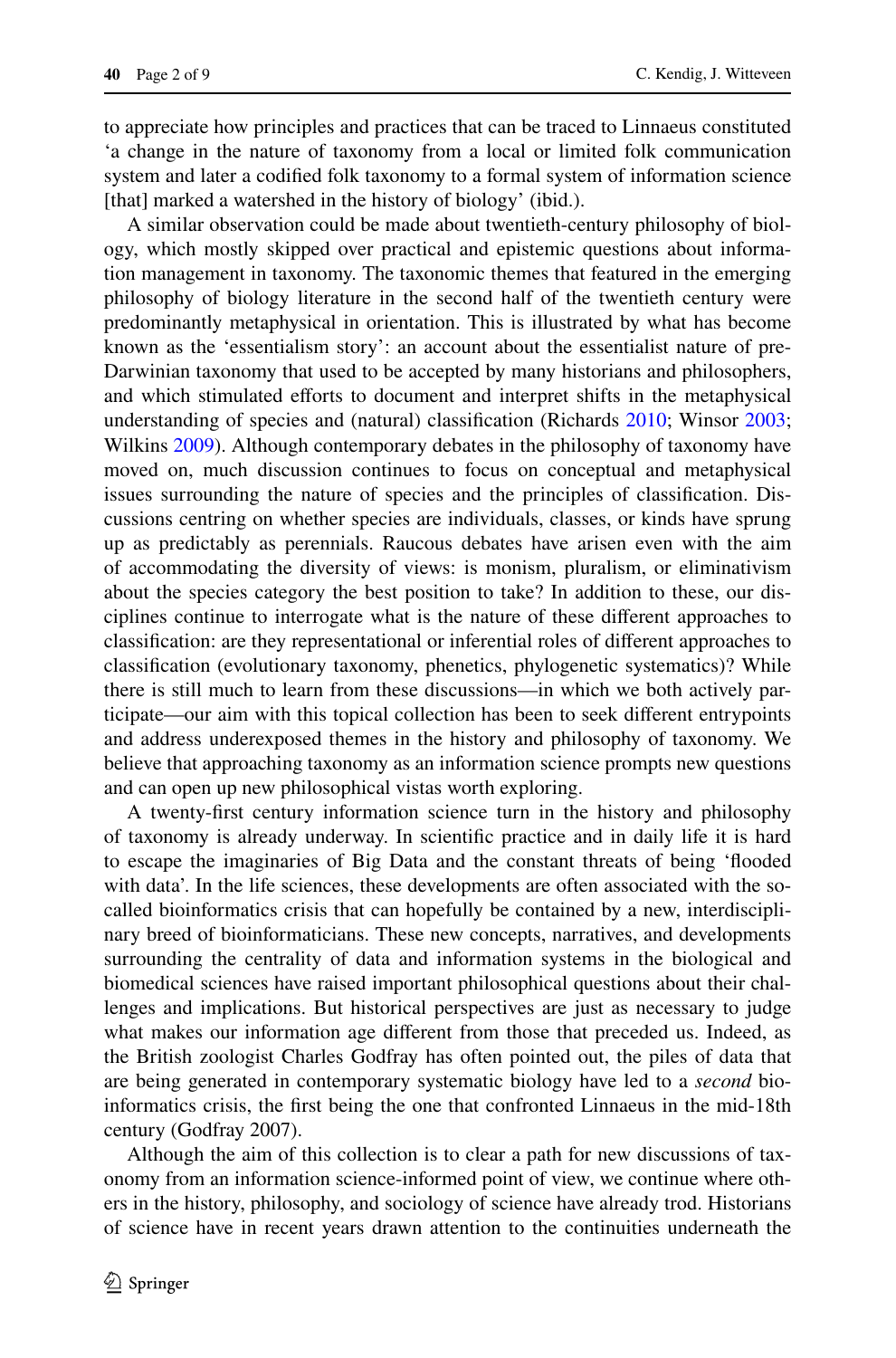disruptions that are due to present-day data-intensifcation. For example, Bettina Dietz has explicitly described natural history in general and Linnaean botany in particular as an information system. Its systematicity functioned in what she describes as 'a collaborative and contributive way' (Dietz [2012](#page-7-0)). Her work on the cultures of collaboration and co-production of eighteenth-century botanical compendia reveals the iterative, networked nature of information accumulation as a knowledge-making process. Likewise, Isabelle Charmantier and Stafan Müller-Wille have shown that Linnaeus's use of botanical paper slips and other paper tools constituted a novel, more fexible and dynamic means of processing information than the traditional approach of using bound manuscripts (Charmantier and Müller-Wille [2014\)](#page-7-1). These studies give substance to Godfray's remark that Linnaeus already faced a threat of information-overload that compelled him to devise new methods, tools and technologies to manage expanding fows of data. They make us aware that concerns about being swamped by data preceded our recent experience of digital Big Data.

More generally, historical perpectives on taxonomy as an information science help to avoid that 'the hype of the present moment outshouts extrapolations from the past and into the future' (Daston [2017](#page-7-2): 11). Of course, this is not to say that we should not give a voice to practices, tools, technologies, social conditions, and institutional contexts that have reformed and reconfgured past information practices. But in taxonomy perhaps more than in other sciences, contemporary practices need to heed past uses of data and maintain a bridge to bygone approaches to scientifc knowledge capture and coding. The essays in this collection aim to show that problems of data and information have played important roles in the curating of taxonomic information whether it be from paper slips and constant collaborative correspondence, to public archives, crowd-sourcing and debates surrounding Genbank and the Barcode of Life Data system. We believe that an appreciation of biological taxonomy as an information science raises many questions about the philosophical, theoretical, material, and practical aspects of the use and revision of biological nomenclatures in diferent local and global communities of scientists and citizenscientists. In particular, conceiving of taxonomy as an information science directs attention to the temporalities of managing an accumulating data about classifed entities that are themselves subject to revision, to the means by which revision is accomplished, and to the semantic, material, and collaborative contexts that mediate the execution of revisions.

#### **2 Taxonomic practice in the spotlight**

Attending to taxonomic practices allows one to discover implicit norms in taxonomic information processing activities that remain hidden from the more abstract theoretical or metaphysical treatments. Saying that taxonomy is ineliminably normative does not imply that it is in some way non-naturalist or worryingly subjective. The normativity of taxonomic information is investigated through diferent routes that have been largely left out of interdisciplinary discussions even between practitioners and philosophers or have been abandoned to a large undiferentiated bucket of *just* pragmatic concerns. These normative concerns have not only historical and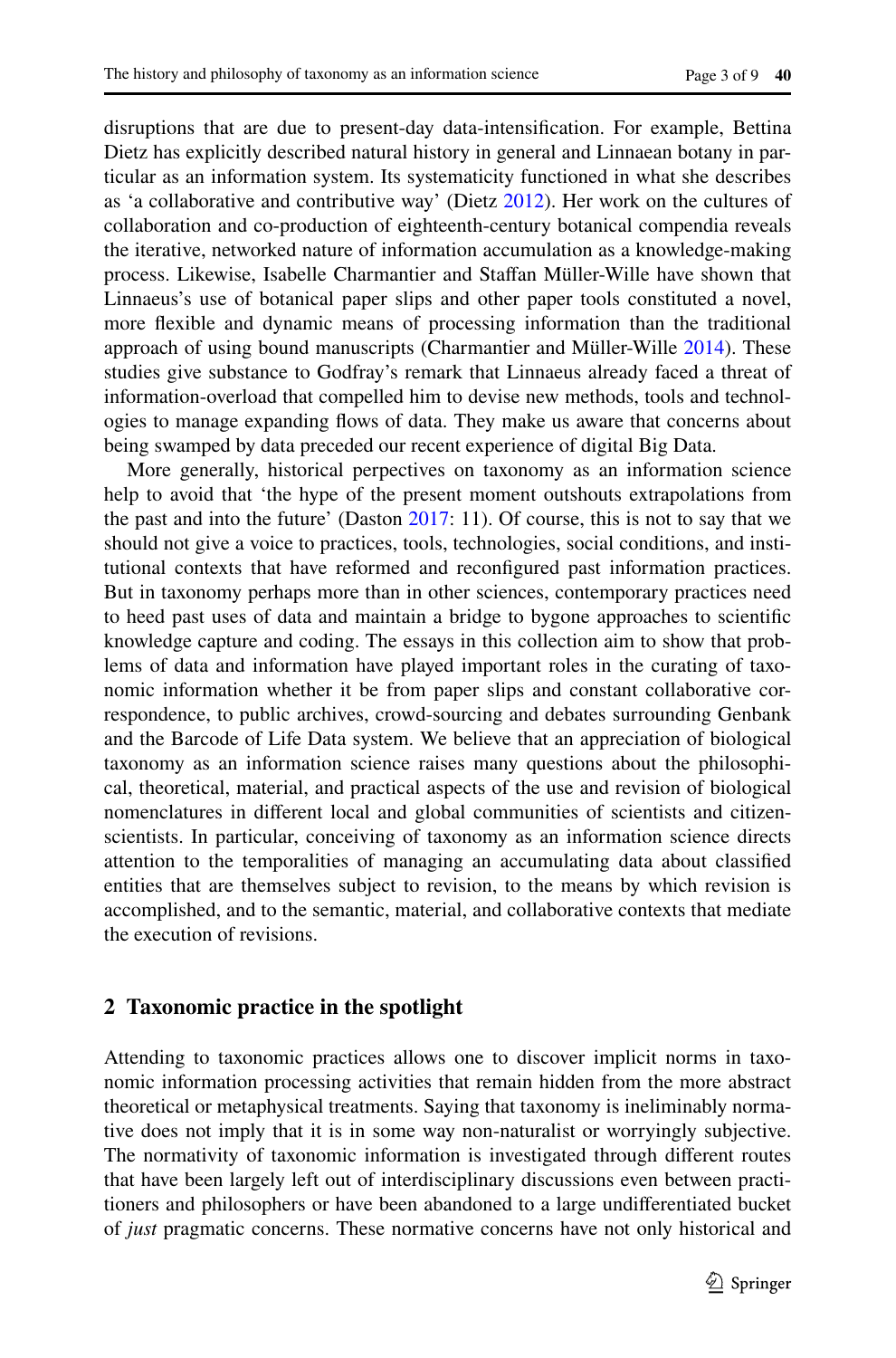sociological bases, they have metaphysical, epistemological and scientifc impacts. Attending to these normative concerns prompts new lines of inquiry: What are the best principles and practices for keeping track of named groups? How are names made to 'stick' to fuid entities? On what basis do taxonomists decide whether it is worth naming a group? And how do names, labels, and the kinds they refer to affect taxonomic theory and practice once they are brought into circulation? Our aim in conceiving of biological taxonomy as an information science is to focus attention on the nexus of material, explanatory, ontological, and normative concepts underpinning current and historic taxonomic practices, and on how these have coped with and shaped the kinds of data captured and generated.

In so doing, this work can be understood as part of a long-standing conceptual project in integrated HPS, philosophy of science in practice (PSP), and science and technology studies (STS). In all three, scholarship on the epistemic and metaphysical dimensions of scientifc practice center on the interplay of theory, practice, theoretician, practitioner as knower in the generation of knowledge. Recently, much of this has centred on reconfguring the object of philosophy of science from a discipline which has been conceived of largely as a theory-driven exploration to one that includes both theory and practice whilst also troubling the grounds on which the long-assumed theory-practice dichotomy rests (Ankeny et al. [2011;](#page-7-3) Soler et al. [2014](#page-8-3); Kendig [2016a\)](#page-7-4). The importance of an integrated historical and philosophical focus on the role of exploratory investigation, the epistemological role of experiment, modelling and model integration, and knowledge-making activities within science and engineering has generated a wealth of scholarship. Attention to careful and critically discussed case studies (rather than wide unempirical generalizations) provides the basis for understanding. For instance, Leonelli's ([2016\)](#page-8-4) work on data practices and data journeys has been conducive in raising awareness of how information content in the plant and biomedical sciences is shaped.

We curated this collection on purpose from a wide range of interweaving disciplinary approaches in integrated HPS, PSP, and STS. Philosophers, historians, sociologists, and biologists wrestle between and among these disciplines focusing on the normative challenges surrounding the procuring and ordering of data and the collaborative nature of taxonomic naming. With regard to biological taxonomy, we, Catherine Kendig and Joeri Witteveen, the two co-editors of this collection of essays, have individually made excursions into practice-based history and philosophy of taxonomy. For Kendig, this has included research on the comparability and translatability of the varied names and descriptions of parts contained within diferent synthetic biology repositories. She has critically assessed the problems arising with naming and tracking of parts within and across repositories, but also how comparisons across diferent databases might be facilitated using computational models that capture information and meta-information as similarity measures for diferent biological ontologies (Kendig [2016a,](#page-7-4) Kendig and Bartley [2019\)](#page-8-5). In these, Kendig focuses on the inextricability of epistemological and ontological activities required for data-categorizations in synthetic biology. In other work, she has also tracked historic revisions of kind-making or 'kinding' practices used to shape and re-tune concepts of species, the concept of homology, and homologizing practices in order to analyze their role in taxonomic naming (Kendig [2016b](#page-7-5)). Witteveen's research in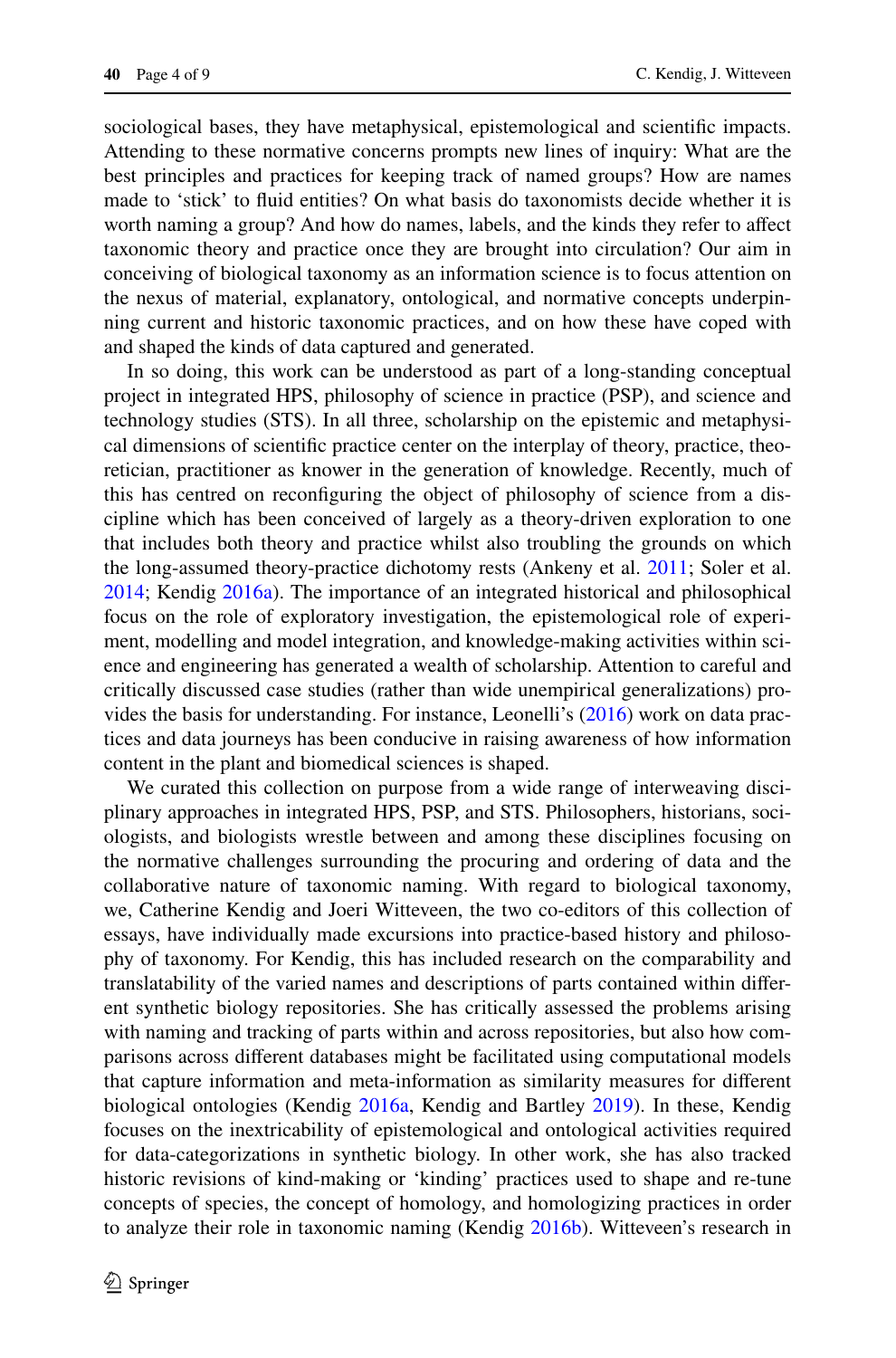the history and philosophy of taxonomy has centered on the nature and development of systems of taxonomic naming and reference. For example, he has shown how key principles that underpin contemporary naming practices were articulated in the nineteenth century in a context of marked changes in taxonomic tools, methods and practioners, intense institutional politics, and lengthy debates about the logic of reference (Witteveen [2016,](#page-8-6) [2018](#page-8-7)). These historical studies are both informed by and inform Witteveen's research on the philosophical foundations of contemporary principles and procedures of naming taxa (Witteveen [2015\)](#page-8-8).

# **3 Contributions to the topical collection**

The contributions to this topical collection refect on the foundations and challenges of capturing, storing, organizing, retrieving and communicating taxonomic information from a diversity of historical, philosophical, sociological and scientifc vantage points. Uniting this diversity is a common focus on taxonomic practice based on illustrative case studies. Each provides a new frame through which investigation can be pursued and within which the problem-space is reconfgured. In keeping with the theme of this collection, we have classifed the contributions according to their common themes and interests: sourcing, naming, and ordering of taxonomic information. Though we realize that this is a highly contrived classifcation and are aware that some papers could be cross-listed, we think that this organization can help to bring out some shared questions and concerns.

# **4 Sourcing**

The frst three papers in the collection engage with the social conditions of procuring and communicating taxonomic information. This theme is explored by studying the relations and interactions between communities of experts, amateurs, and citicizen scientists (Mahr and Dickel), the conditions under which consensus can be obtained within a community of practitioners (Sterner, Witteveen and Franz), and by feshing out the history of the collaborative nature of curating names through the ongoing comparative work of botanists (Dietz). This eclectic mix of contributions from across sociology, history and philosophy of science engages with questions that cross-cut the social spaces within which taxonomic knowledge is generated and used. Overarching questions that are raised here include: what counts as sourcing?; who are considered a reliable sources (and why)?; and what role does society (broadly and narrowly construed) contribute to the capture of information and communication of data? The contributors discuss sourcing of collaborators and stakeholders, sourcing data and through databases, as well as through collaborations.

Dana Mahr and Sascha Dickel provide a compelling case troubling the unquestioned distinction between citizen-based Big Data research and expert-led Big Data research by focusing on the amateur-led biogeographical birdwatching research, like the Audubon Christmas Bird Count in the 19th and 20th century. Although more recent approaches to citizen science emphasize a crowd-sourcing model where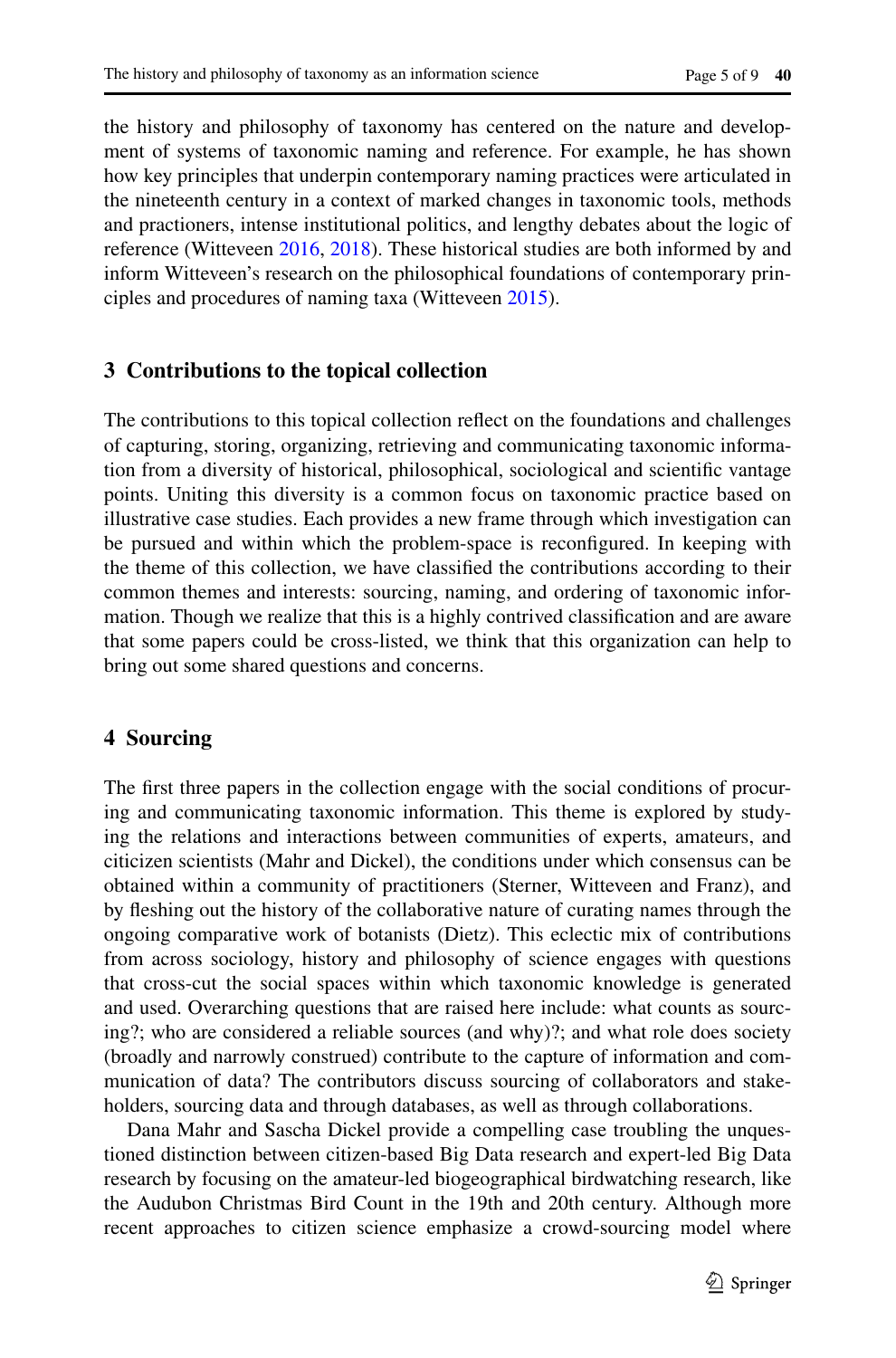citizens are 'invited' to participate while it is the professional scientists that do the 'serious' scientifc work, this expert-lay person divide obscures much epistemic work on the part of the citizen groups. Mahr and Dickel compare the recent 'invited' incarnations of unequal co-creators of knowledge in current narratives of citizen science with earlier more complementary approaches of 'uninvited', autonomous, and people-driven science. They show how this latter model has and can be supported through a set of political and normative values.

Beckett Sterner, Joeri Witteveen and Nico Franz provide a critical examination of the (practical) social epistemology of bioinformatics, focusing on the principles, aims and assumptions that inform contemporary computational architectures for data discovery and integration. They observe that the design of bio-ontologies in the life sciences tends to be rooted in a 'defnitional consensus principle.' In order for ontologies to serve their communicative and integrative purposes, scientists need to come up with defnitions of the classifcatory entities that feature in the ontology. Recognizing that the practical and philosophical aspects of formulating 'good' defnitions has been a topic of debate, the defnitional consensus principle itself has been treated as self-evident: how else can we facilitate the accumulation and integration of knowledge in the data-intensive life sciences other than by agreeing on the meaning of the terms that the growing piles of data can be associated with? Sterner et al. argue that there is an alternative solution, which has deep roots in biological systematics. They present biological systematics as an area in the life sciences that is based on an a 'coordinative consensus principle'. A formal classifcatory system for expressing a body of data should be grounded in a consensus standard for coordinating the application of names of classifed entities.

Bettina Dietz reveals the basis for synonyms, their use, and the collaborative nature of their curation relying on the work and networks that the Dutch botanist Johannes Burman worked within. Dietz describes the project of listing and evaluating synonymous names for the same specimen or organism. The comparison of plant names and the use of synonyms as well as the discrimatory work of trying to decide which names were synonyms for which specimens was a project that was central to making and storing textual and visual knowledge. This work was fundamentally collaborative as it relied upon herbariums, private gardens, and the comparative work of botanists. Dietz shows how this information curating was collaborative both in terms of the reliance of ongoing corrections to synonyms and publications, but also in the ongoing revisions of texts that were inherited and continued to be revised by later generations of botanists. These practices relied on an international community of botanists rather than the exclusive identifcation by one solitary botanist.

## **5 Naming**

Connecting with the sourcing papers that consider the location and provenance of informational resources, the naming papers enter the discourse by inviting discussion over the principles and practices of applying names to taxa. On the face of things, naming may appear to be the least interesting aspect of taxonomy. It is not science proper, but merely constitutes a means of facilitating the storage and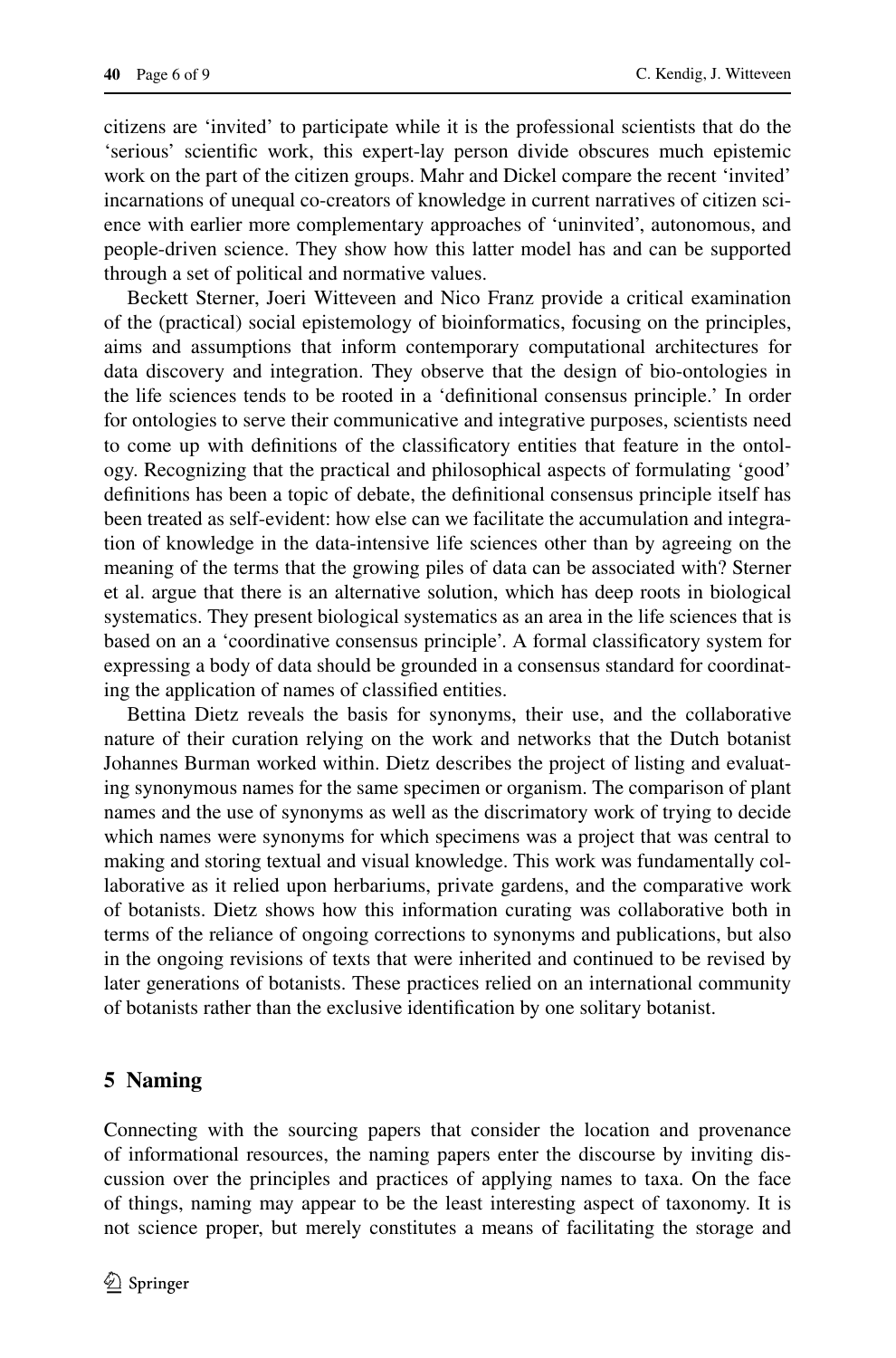retrieval of scientifc information. The second duo of papers in this collection challenge this common attitude to naming and by showing that decisions that need to be made in applying names are rich in normative and epistemic issues that afect taxonomic practice as a whole. Topics discussed here include the role of non-Code compliant names or 'grey names' (Minelli) and the evolving possibilities of being in error about the application of names (Witteveen and Müller-Wille).

Alessandro Minelli explores complications that grey nomenclature brings to the formal use of naming conventions dictated by Linnaean nomenclature and the International Codes of Nomenclature. He analyzes not only the formal practices of naming but also how these come apart from the interests and goals of those using taxonomy. Focusing on intentional contraventions of these naming conventions—in terms of not following gender agreement in Latin, the use of numbers to index barcoded genetically understood taxa, and the role of the individual doing the naming—all lead to potentially problematic taxonomic ambiguity. This ambiguity exists not only in terms of the names but also in the kinds the names are intended to apply, e.g. specimen, taxa. Minelli proposes a means by which non-Code compliant grey names may continue to be used, outlining a set of normative rules grey names must adhere to in order for the information contained within them to be of international use.

Joeri Witteveen and Stafan Müller-Wille consider the question what it takes to be in error about the application of a name to a given taxon. Their study is prompted by a recent highly publicized case of the (alleged) error Linnaeus made in the naming of the Asian elephants (*Elephas maximus*). Linnaeus, it has been argued, made the error of applying the name for the Asian elephants to what we now know to be the African elephants (*Loxodonta africana*), because he was mistaken about the taxonomic identity of a specimen he used as name-bearer. Witteveen and Müller-Wille demonstrate that this case study is considerably less clean-cut than it would at frst appear, and show that it raises interesting historical and philosophical questions about precisely what sort of error Linnaeus made. In answering these questions, they argue that the very possibility of being in error about the identity (and hence naming) of taxa has a history. And in so doing, they identify key diferences between the (implicit) philosophy of Linnaeus's approach to naming and contemporary 'Linnaean' codes of nomenclature.

## **6 Ordering**

The last two papers in the collection enter into conversations surrounding data and taxonomy that complement those from the sourcing and naming approaches. These papers consider how order is created (Tamborini) and what information content ordered taxa contain, if any (Reydon).

Marco Tamborini investigates an historical case study on odontography. The study of odontography reveals a particularly striking example of the mathematical coding of one aspect of the natural world: teeth. Tamborini provides a detailed account of how the Argentine zoologist, Florentino Ameghino, relied upon mathematical formalizations within odontography that he used to classify animals as a set of shorthand descriptions for fuller anatomical descriptions. Ameghino's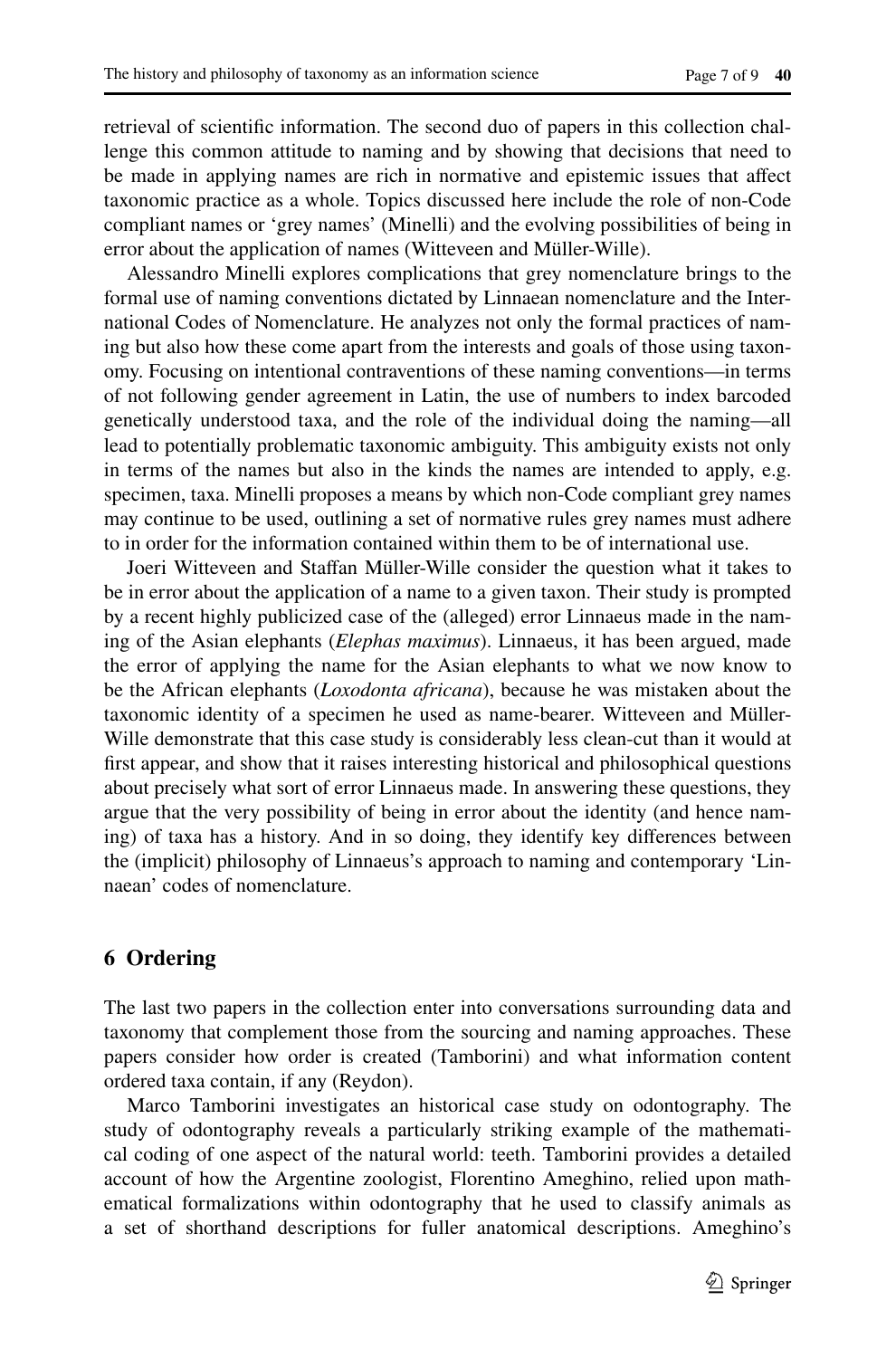mathematicalization presents a clear case of taxonomy as information science insofar as Ameghino efectively digitized biological information useful for phylogenetic analyses. These formalizations allowed not only Ameghino but also others, such as George Gaylord Simpson and Anne Roe, to produce a quantitative systematic account that ultimately replaced the qualitative morphological approaches that came before it.

Thomas Reydon suggests that although taxa are often thought to represent information about the members of the classes they name, this impression is a mistaken one. The ordering system of taxonomy is not an information storage system and taxa are not information storage units. Reydon notes that this means that they cannot be used to be the grounds for inferences or generalizations over a group of organisms which are members of the taxon. Phylogenetic inference itself rests on the methodological choices that are made by the scientist. Although the idea that taxa are informational units breaks down since the generalizations individual scientists make may not result in the same groupings, taxa may instead be markers that hold information about where they are located in phylogenetic trees.

#### **7 Summary remarks**

It is, perhaps, unusual for papers with this breadth of disciplinary perspectives, aims and topics to come together in a single collection. We believe that this broad diversity and the approaches to the topic of taxonomy as an information science shows the potential of embracing diferent organizing themes as a means of stimulating interaction between historians, philosophers, sociologists and scientists. Our hope is that by bringing the diferent views in conversation with one another it will lead to new 'information-focused' dialogue. As such, this special collection serves as a discursive template for exploring the interweaving of data narratives surrounding the sourcing, naming, and ordering of taxonomic information from historical, philosophical, and sociological perspectives.

# **References**

- <span id="page-7-3"></span>Ankeny, R., Chang, H., Boumans, M., & Boon, M. (2011). Introduction: Philosophy of Science in Practice. *European Journal for Philosophy of Science, 1*(3), 303–307.
- <span id="page-7-1"></span>Charmantier, I., & Müller-Wille, S. (2014). Carl Linnaeus's botanical paper slips. *Intellectual History Review, 24*(2), 215–238.
- Darnton, R. (2000). An early information society: News and the media in eighteenth-century Paris. *American Historical Review, 105,* 1–35.
- <span id="page-7-2"></span>Daston, L. (2017). *Science in the archives*. Chicago: University of Chicago Press.
- <span id="page-7-0"></span>Dietz, B. (2012). Contributions and co-production: The collaborative culture of linnaean botany. *Annals of Science, 69*(4), 551–569.
- <span id="page-7-4"></span>Kendig, C. (2016a). What is proof of concept research and how does it generate epistemic and ethical categories for future scientifc practice? *Science and Engineering Ethics, 22*(3), 735–753.
- <span id="page-7-5"></span>Kendig, C. (2016b). Homologizing as kinding. In C. Kendig (Ed.), *Natural kinds and classifcation in scientifc practice* (pp. 106–125). Abingdon and New York: Routledge.